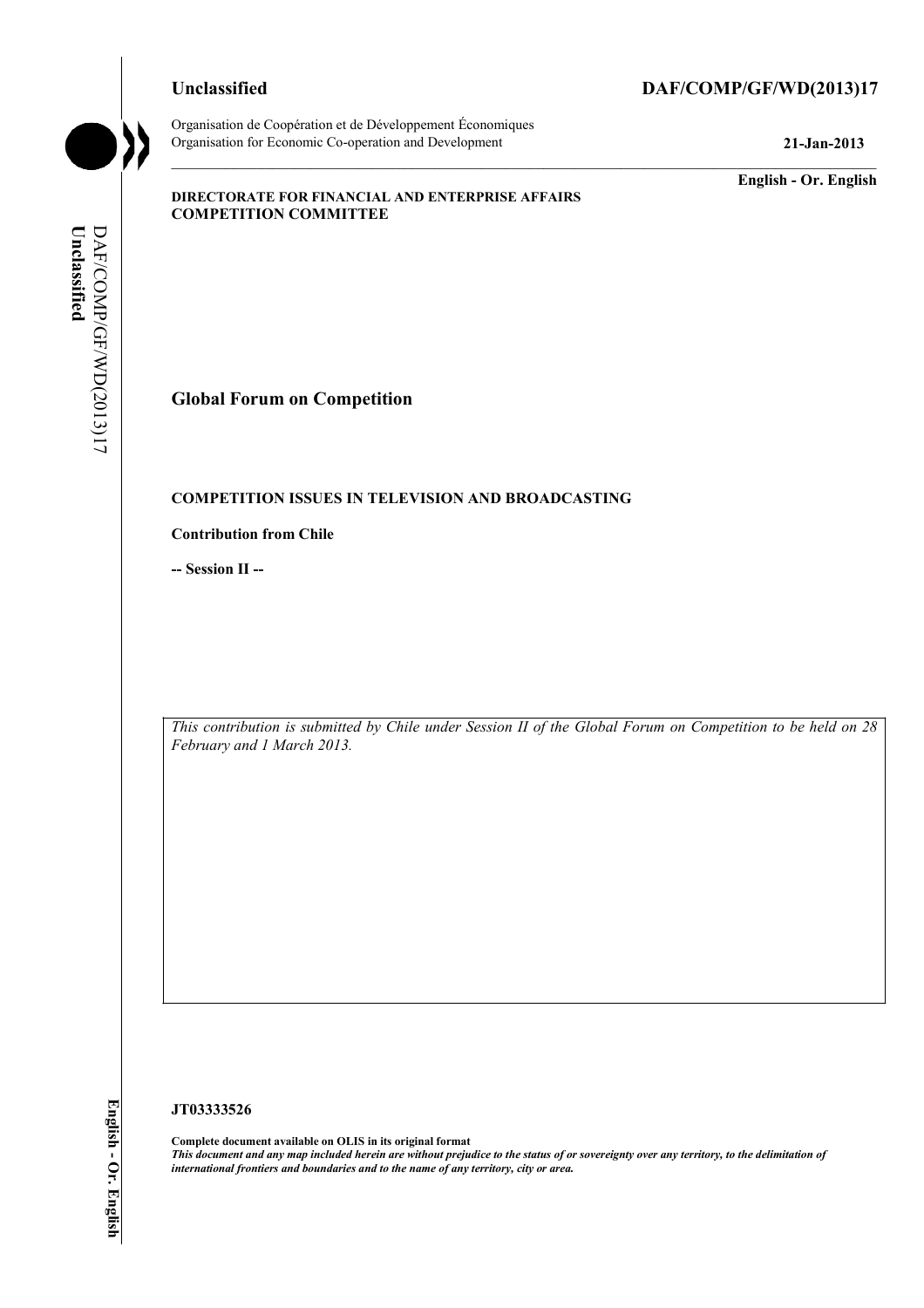### **COMPETITION ISSUES IN TELEVISION AND BROADCASTING**

# **-- Chile\* --**

#### **1. Overview of Television Industry in Chile, Developments in Technology and Regulation**

1. The first continuous television (TV) transmissions in Chile date back to the end of the 1950s. During that time, three major TV stations were established and operated by leading universities, $<sup>1</sup>$  though</sup> TV became a mass media only in 1962 when the soccer World Cup took place in Chile. In 1969, a Stateowned TV station was launched (Televisión Nacional de Chile or TVN). For a long time, it was the only broadcaster with a national scope.

2. The original legal framework<sup>2</sup> established a public television system in which the State and universities would be the only broadcasters. However, the system in fact was never solely public, mainly because university operated TV stations rapidly adopted a commercial approach, funding their production and distribution facilities mainly through advertising. Thus, the system in practice was a hybrid that included general interest TV stations operated by universities with commercial funding, and a State-owned TV station with mixed funding between advertisement and public funding.<sup>3</sup>

3. Even though major market oriented reforms started relatively soon after the 1973 coup d'état, it was not until 1989, by the end of Pinochet's regime, that TV broadcasting regulations were amended to allow private ownership and operation of TV broadcasters. Under the new regime, 25-year concessions were granted (in the previous regime, concessions lasted indefinitely) and resulted in the development of new private broadcasters such as Megavisión (1990) and La Red (1991). Rock&Pop station broadcasted TV for about four years between 1995 and 1999, and in 2005, Telecanal entered the market. There has been no other significant entry or exit of players of a national scope in this market, but some developments of regional and local TV stations have taken place.

4. As to technology, over-the-air TV broadcasting initially operated on VHF frequencies. With the introduction of cable TV by the end of the 1980s, some UHF frequencies began to be assigned for local

 \* Contribution submitted by FNE and TDLC.

<sup>1</sup> "UCV Televisión" (1957), under Pontificia Universidad Católica de Valparaíso; "Canal 13" (1959), under Pontificia Universidad Católica de Chile; and "Canal 9 or RTU" (1960), under Universidad de Chile.

 $\overline{2}$  The first broad framework for TV broadcasting was Act No. 17.377 enacted in 1970. It regulated rights, concessions and administration: the State, through TVN, and universities (mostly public bodies at that time) were the only authorized persons allowed to operate TV broadcasting concessions. In the case of universities, the scope of their broadcasting initially was limited to the city where their main studio was located, but further reforms allowed them to broaden the scope. This Act also established the *Consejo Nacional de Televisión* which is today a constitutionally autonomous public body which duties include to ensure an appropriate performance of the Chilean television from the point of view of the contents disseminated, technological developments and socio-cultural changes in a context of globalization. Details concerning this body are available here: www.cntv.cl

<sup>3</sup> TVN received public funds between 1970 and 1990.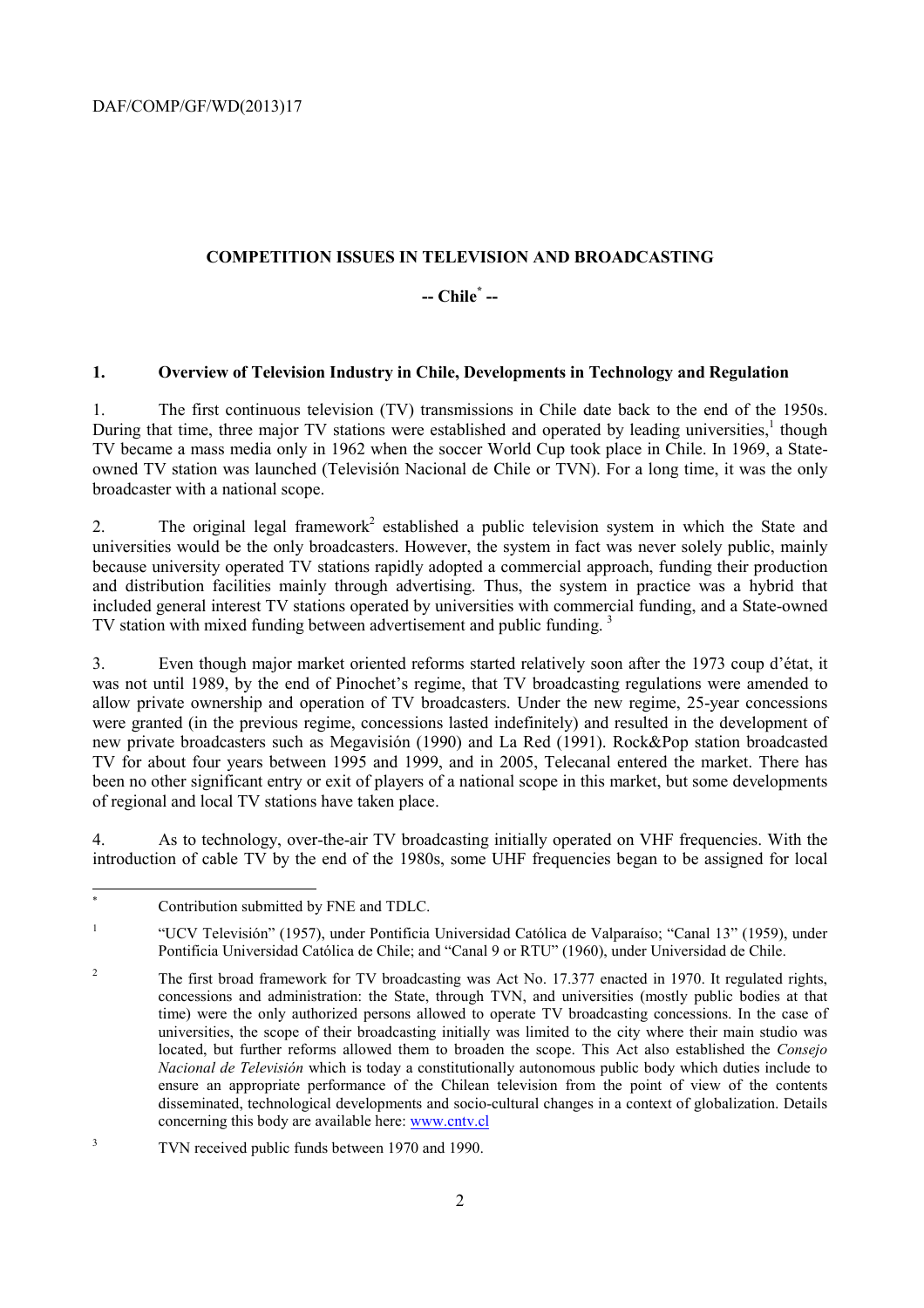transmission. In the 1990s, satellite TV was introduced in Chile, and by 2007, Internet Protocol television (IPTV). Testing of digital TV transmissions began in 2009 and will involve major technological changes. However, until current regulations are amended, full advantages of digital TV are unable to be achieved. This transition is one of the major technological and regulatory challenges the industry faces and will continue to face in the coming years. We will return to this below.

5. A major amendment to the Media Law was introduced in 2001, giving competition authorities the duty of performing ex–ante reviews of media concession transactions, which were mandatory for companies owning concessions subject to the concessions regime (i.e., radio broadcasting and TV broadcasting). With some amendments introduced in 2009, these regulations are still in force and are the main grounds for competition authorities' involvement in radio  $&$  TV broadcasting transactions.<sup>4</sup>

6. Technological developments in the telecommunications industry have had an impact on TV broadcasting as well. Technological convergence has meant that networks would no longer be associated with a specific kind of service (voice, images or data) as a network originally created for providing a specific service could be used for providing others. Today, telecommunications are broadly associated with transmission of data. And it is no longer possible to associate telecommunication services with a specific device, since today it is possible to talk 'by phone' through a computer or to watch a TV signal through a smart phone.

7. Finally, two recent trends in the media industry in Chile are worth mentioning. The first is the development of multi-media conglomerates (parent companies integrating participations in TV broadcasting, radio broadcasting, newspapers and other written periodicals). The second is the entry into media markets of major business groups that are also some of the largest advertisers in TV industry. The following sections will detail the competitive implications of these trends.

# **2. Competition in the Production of Audiovisual Content and in TV Broadcasting Markets**

# *2.1 Competition in the production of audiovisual content*

8. Competition authorities have had very few opportunities to conduct in-depth reviews of the market for the production of audiovisual content.

9. In a few cases, the control (by ownership or otherwise) of a premium content has given rise to competitive issues regarding TV rights associated, for instance, with soccer matches (transmission of

 $\frac{1}{4}$ 

Article 38 of the Media Act, according to its original wording, stated that, in the case of media subject to the concessions regime granted by the State, transactions or other relevant contracts must obtain, prior to their closing, a report issued by the corresponding Comisión Preventiva [predecessor of the Competition Tribunal] with respect to their impact on the media market ["mercado informativo"]. Under the 2009 amendments, the report is to be issued by the FNE (and no longer by the TDLC) with respect to the transaction's effect on competition (and no longer on the ambiguous 'mercado informativo'). In the case of an unfavorable report by the FNE, the TDLC reviews the report in a non-adversarial proceeding. In a 2012 TDLC's decision (detailed *infra* as 'Radiodifusión SPA/Horizonte'), the FNE claimed that risks associated with the lack of information diversity and pluralism had an impact on another relevant competitive variable: service quality and variety, however the TDLC concluded that the 2009 amendment eliminated from the functions of competition authorities any direct judgment regarding information pluralism and diversity. Nevertheless, the TDLC also noted that these values may be protected or promoted indirectly by means of defending or promoting economic competition in media industries.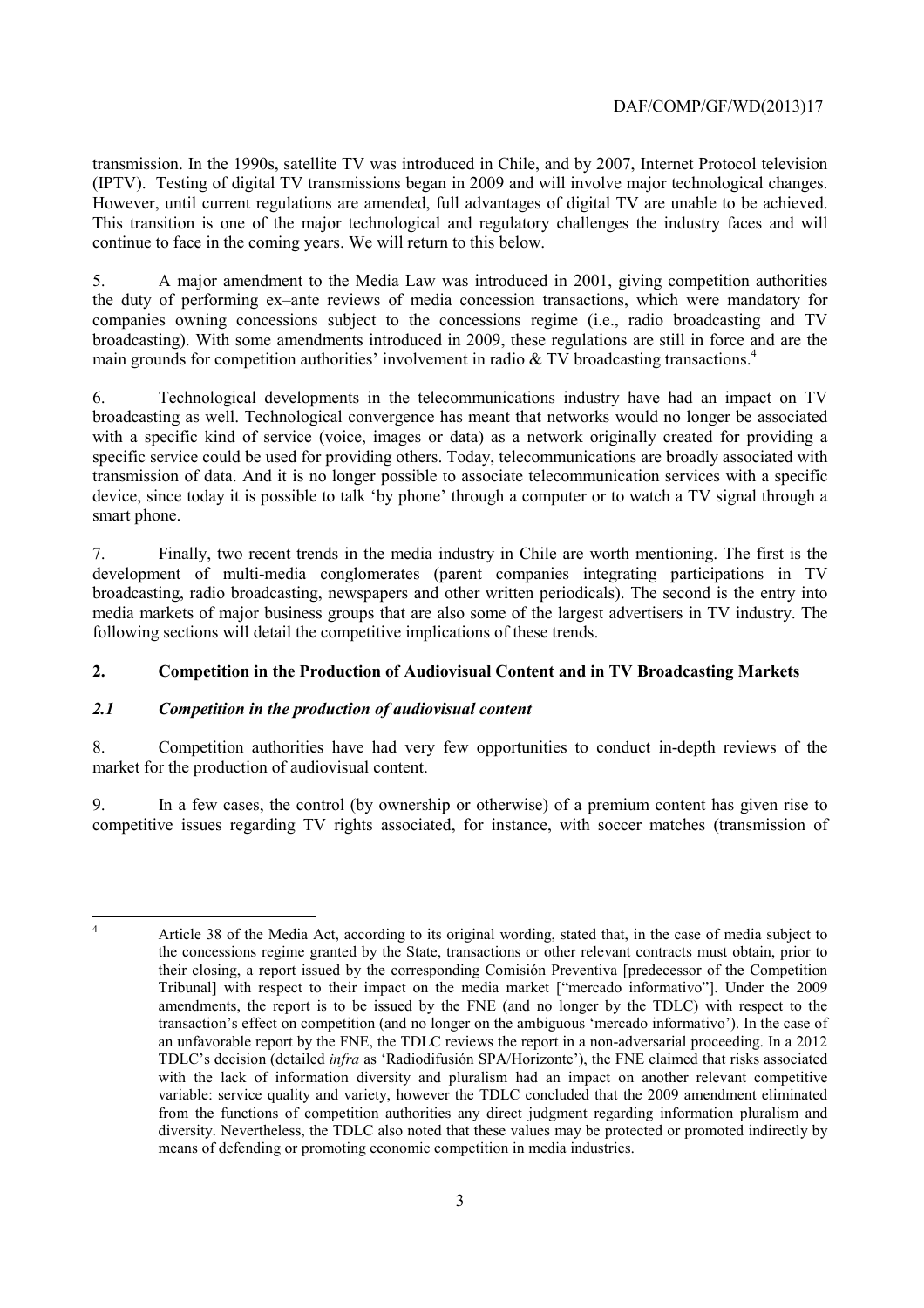soccer goal scorings, national league championship matches, and matches of the Chilean national team).<sup>5</sup> In addition, some over-the-air channels have claimed, in proceedings before the Competition Tribunal, that providers of paid TV must pay them for including their open signal in the packages of channels offered to paid TV subscribers.<sup>6</sup>

10. When the Competition Tribunal approved a merger between the two major cable TV operators, some of the conditions imposed were aimed at mitigating the risks of upstream vertical integration of the merged entity with companies producing audiovisual content.<sup>7</sup>

11. Finally, the recent trend of entry into media markets by major business groups, which are also important advertisers in the TV industry, may raise questions on how this entry may affect the market for the production of audiovisual content.

#### *2.2 Competition in TV broadcasting*

12. Today, the TV broadcasting market in Chile can be divided in two main areas: over-the-air free TV, and paid TV (ADSL cable, coaxial cable, fiber optic cable, satellite).

13. Currently, no TV stations receive governmental subsidies. Even the State-owned station (TVN) must be self-funded, usually via advertising space sales.<sup>8</sup>

14. Market shares in TV broadcasting market usually are measured using 2 different indicators: audience ratings and advertising space sales. Since this is a two-sided market–advertisers and audience, these indicators reflect participation in each one of these sides.

15. The following table shows average audience ratings for the main over-the-air TV channels in the 5 years between 2007 and 2011:

| Year                                                                                                                                                                                                                           | 2007 | 2008 | 2009 | 2010 | 2011 |
|--------------------------------------------------------------------------------------------------------------------------------------------------------------------------------------------------------------------------------|------|------|------|------|------|
| La Red                                                                                                                                                                                                                         | 3.4  | 2.4  | 1.8  | 2.0  | 2.1  |
| <b>TVN</b>                                                                                                                                                                                                                     | 9.8  | 8.4  | 9.1  | 9.1  | 7.8  |
| Mega                                                                                                                                                                                                                           | 9.0  | 9.3  | 8.6  | 8.3  | 7.7  |
| <b>CHV</b>                                                                                                                                                                                                                     | 6.9  | 7.5  | 7.8  | 8.3  | 8.7  |
| C13                                                                                                                                                                                                                            |      | 79   | 8.2  | 6.3  | 77   |
| Construction of the construction of the construction of the construction of the construction of the construction of the construction of the construction of the construction of the construction of the construction of the co |      |      |      |      |      |

#### **Table 1. Average audience ratings for the main over-the-air TV channels between 2007 and 2011**

Source: Time Ibope

 $\frac{1}{5}$  In the note by Chile to the Roundtable on Competition and Sports, the control of broadcasting rights of soccer matches by "*Canal del Fútbol*" is identified as an entry barrier to the market of broadcasting soccer matches. OECD, 2010, DAF/COMP/WD(2010)59.

6 *Vid. infra* '*Canal 13 et al. vs. VTR et al*', in which the parties reached a settlement.

<sup>7</sup> Relevant merger remedies for these purposes included: The merged entity is forbidden to use buying market power unduly against suppliers selling signals or paid TV productions by means of refusing to deal with them or by offering excessively low prices. It is also forbidden for the merged entity to participate as agent or distributor of thematic stations produced domestically or abroad. The merged entity would not be allowed to agree exclusivity terms with respect to broadcasting rights on movies, thematic stations or other domestic or foreign channels, but is allowed to reach such exclusivity agreements for broadcasting specific and isolated events. *Vid. infra* '*VTR/Metropolis*'.

<sup>8</sup> Nevertheless, the State funds specific culturally relevant content productions, via annual public contests.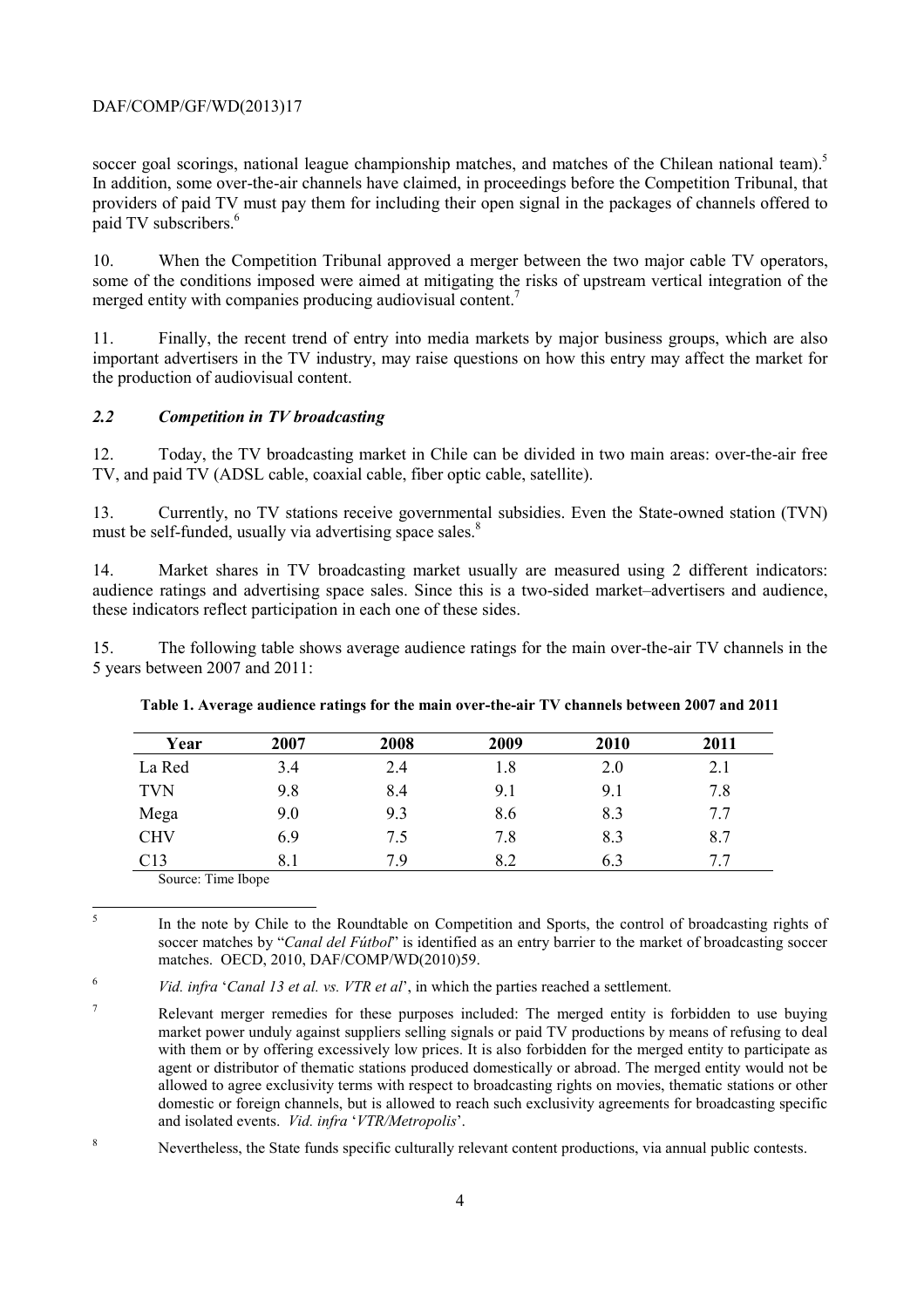16. The following table shows participation in years 2007 to 2011, in terms of advertising sales of TV stations:

| Year       | 2007  | 2008  | 2009  | 2010  | 2011  |
|------------|-------|-------|-------|-------|-------|
| <b>CHV</b> | 16%   | 19%   | 19%   | 25%   | 27%   |
| TVN        | 32%   | 30%   | 33%   | 33%   | 30%   |
| C13        | 31%   | 30%   | 28%   | 21%   | 24%   |
| Mega       | 16%   | 17%   | 17%   | 18%   | 15%   |
| La Red     | $5\%$ | 4%    | 3%    | 3%    | 4%    |
| Total      | 100%  | 100%  | 100%  | 100%  | 100%  |
| HHI        | 2.522 | 2.457 | 2.557 | 2.474 | 2.446 |

**Table 2. Advertising sales of TV stations: Participation from 2007 to 2011** 

Source: TDLC on the basis of an economic report submitted by Canal 13 in *'Radiodifusión SPA/Horizonte'*.<sup>9</sup>

17. Regarding entry in over-the-air TV, the main barrier faced by potential new TV stations is the limited spectrum availability. Even though this might be alleviated once digital TV is fully implemented, $10$ the need of a policy determination on which category of broadcasting actor should frequency allocations favor will remain.

18. Another characteristic of the Chilean over-the-air TV market is a certain degree of crossownership with other media platforms; specifically, radios and newspapers. Three TV stations are part of multi-media conglomerates, as can be seen in the following table:

#### **Table 3. Multi-media conglomerates**

| Conglomerate       | <b>TV</b> channels | <b>Radios</b>                                     | <b>Newspapers</b>                                                                                |
|--------------------|--------------------|---------------------------------------------------|--------------------------------------------------------------------------------------------------|
| Copesa-Dial        | Station 22         | Paula, Duna, Carolina,<br>Disney, Zero, Beethoven | La Tercera,<br>Pulso, La<br>Cuarta, La Hora                                                      |
| Luksic-Canal<br>13 | Station 13         | Play, Sonar, Horizonte,<br>Oasis                  |                                                                                                  |
| Bethia             | Station 9          | Candela                                           | -                                                                                                |
| El Mercurio        |                    | Digital, Positiva                                 | El Mercurio, La<br>Segunda, Las<br><b>Últimas</b><br>Noticias, several<br>regional<br>newspapers |

Source: TDLC, 'Radiodifusión SPA/Horizonte'.

<sup>-&</sup>lt;br>9 The FNE submitted an equivalent chart assigning a higher share to Canal 13. For the TDLC, the difference between the information provided by the FNE and the media conglomerate Canal 13 was explained by a different methodology used, and the Competition Tribunal relied more on the information provided by the company since the market shares on advertisement correlated closely with the information on audience ratings.

<sup>10</sup> A bill providing a framework for digital TV has been discussed for more than three years in Congress (Boletín 6190-19).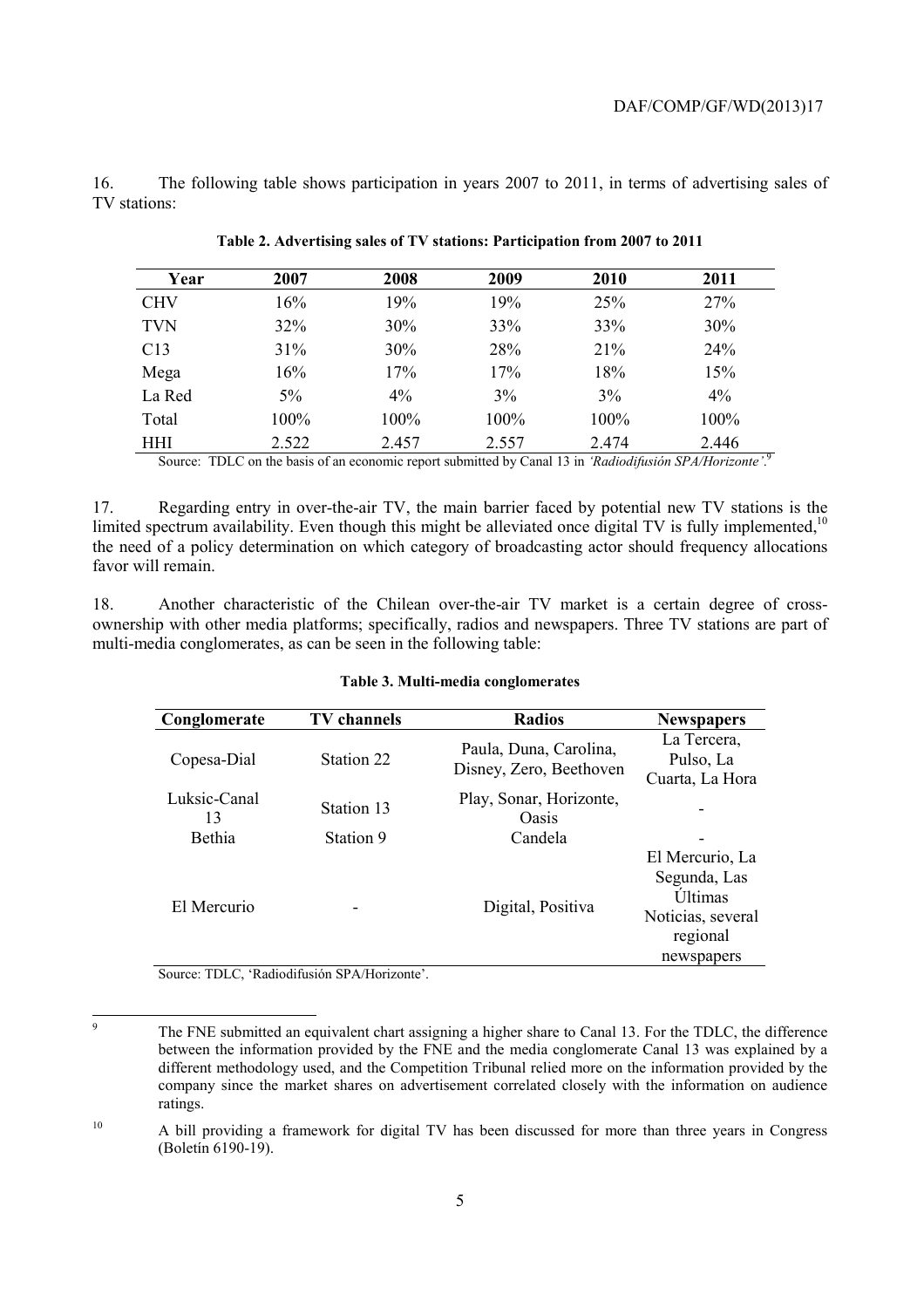19. No claims on competition grounds have been raised so far due to the development of these multimedia conglomerates.

20. Chileans have, on average, 2.7 television sets per household, and 63% of households have access to paid TV.

21. In the cable TV market, two coaxial cable-based companies, VTR and Metrópolis-Intercom used to compete in the Greater Santiago area. Both companies merged in 2004 (becoming VTR) and subsequently reached almost 90% of the market. This merger was approved–subject to conditions–by the Competition Tribunal, which relied on the development of alternative platforms that could be used by competitors to offer paid TV without the need to extend a second cable network.

22. As the following table shows, VTR's market share has declined since 2007 in the face of competition by companies that operate in alternative cable TV platforms. In Chile, both Movistar and DirecTV provide satellite TV services, and Movistar is beginning to move to a FTTH (optical fiber to the home) platform.

| Year                    | 2007  | 2008  | 2009    | 2010    | 2011  |
|-------------------------|-------|-------|---------|---------|-------|
| Cable Central           | 1,9%  | 1,4%  | $1,0\%$ | 0,7%    | 0,6%  |
| DirecTV Chile Ltda.     | 7,9%  | 7,8%  | 8,0%    | 9,7%    | 10,9% |
| Pacífico Cable S.A.     |       |       |         | $2,0\%$ | 2,5%  |
| Telefónica del Sur      |       |       | 1,2%    | 1,6%    | 2,1%  |
| (Telefónica<br>Movistar |       |       |         |         |       |
| Multimedia)             | 14,6% | 17,6% | 17,2%   | 17,1%   | 18,2% |
| Telmex Chile Telephony  |       |       |         |         |       |
| S.A.                    |       |       | 0,7%    | 2,5%    |       |
| Telmex TV S.A.          | 3,6%  | 9,9%  | 14,6%   | 9,3%    |       |
| Claro<br>Comunicaciones |       |       |         |         |       |
| S.A.                    |       |       |         | 6,6%    | 19,9% |
| TU VES S.A.             |       |       |         | 1,2%    | 1,0%  |
| VTR Telefónica S.A.     | 72,0% | 63,2% | 57,3%   | 49,3%   | 44,8% |

#### **Table 4. Cable TV market**

Source: Subsecretaría de Telecomunicaciones (Telecom Regulator), Chile

23. The main difficulties a potential entrant may face in this market are the costs of deploying a network, contracts with content providers, and the need to achieve a critical mass of clients.

24. Consumers may have more than one option for paid cable TV in some areas and also access to satellite TV if feasible (e.g., there is no interference between the dish and satellite from the surrounding hills). Consumers who live in apartment buildings usually may face fewer options than those who live in houses, because of co-owners' restrictions to installing satellite dishes, exclusivity contracts for cabling a particular apartment building, or mere lack of interest of other companies to cable the building.<sup>11</sup>

 $11$ 11 A 2009 survey on customers' satisfaction with telecommunication services supports the statement that the number of alternatives among mobile services is higher than the limited number of alternatives in case of landline services. Considering all the respondents which had intended to switch the supplier during 2009 almost 45% could not implement the change because it was too difficult in case of paid TV; as to internet connection, the share of customers that was not able to switch supplier raised to 72% approx.; and in the case of landline telephony the share reached 61% approx. On the contrary, considering mobile internet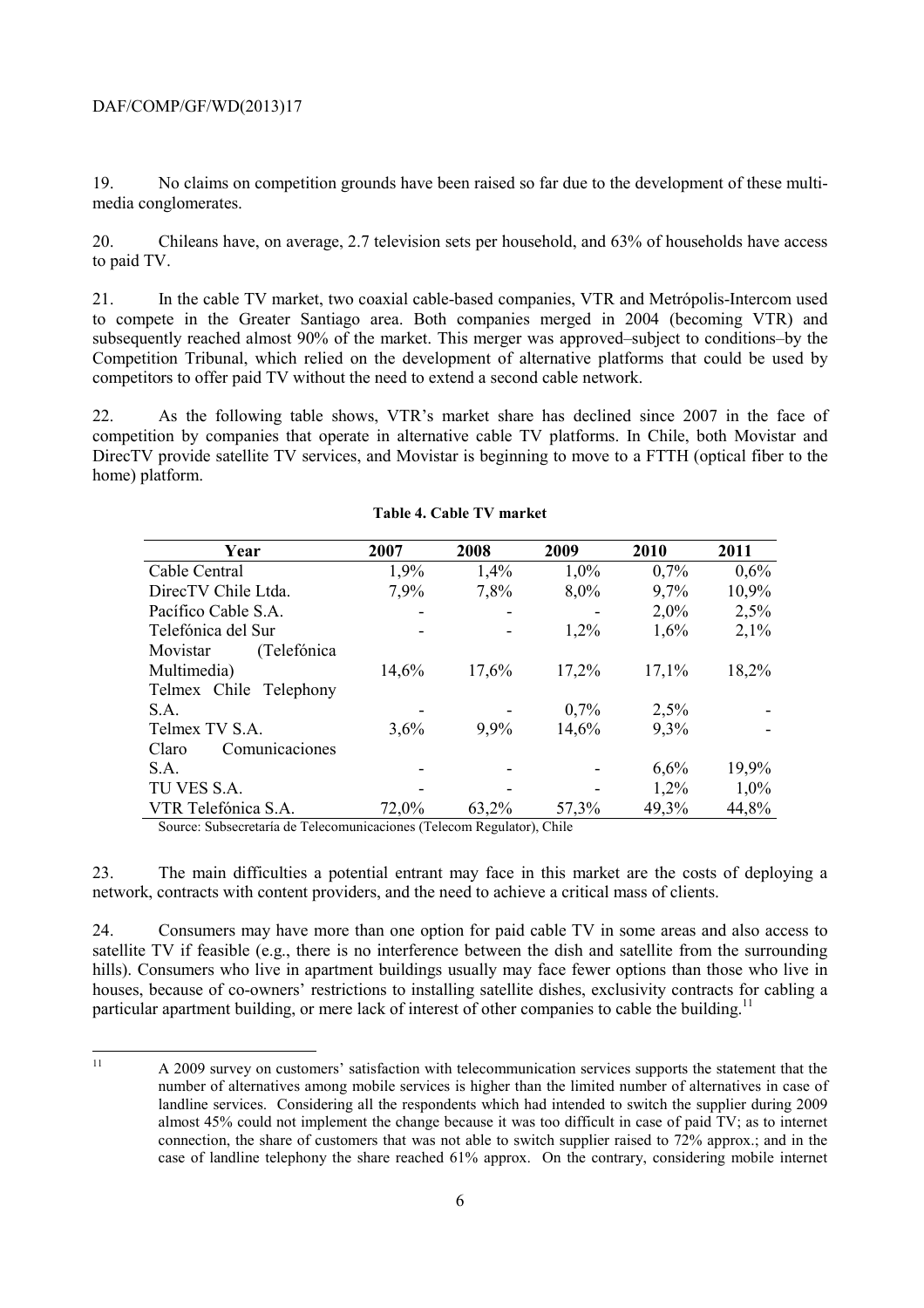25. Regarding vertical integration of content providers and transmission, over-the-air TV networks are integrated in the sense that they produce their own content, but they also purchase outsourced and imported programs. In paid TV, VTR participates in the ownership of a news TV station, CNN Chile.

26. Regarding bundling of telecommunications services, it is common in Chile for companies to offer *triple play* bundles of cable TV, fixed telephone services and Internet connectivity.<sup>12</sup> In recent months, *quadruple play* packs including mobile telephonic services have started to emerge. There is only one nation-wide company (DirecTV) that offers solely paid TV (satellite) services.

27. As for IPTV, even though there are no independent national over-internet broadcasters, it is worth considering that it might potentially compete with the traditional over-the-air and cable TV standards in the future as broadband Internet access is becoming widespread. Regarding home access to the Internet, in 2011, 39.3% of homes had broadband access, rising slowly but steadily (11% growth in the period 2010-2011). On the other hand, 3G mobile Internet access has experienced explosive growth, starting in 2009 with 3.8% of residents with access and increasing to 17.1% in 2011. Mobile TV over 3G on certain mobile handsets recently started to be offered by one of the major cell phone service providers.

# **3. Major current and future challenges in TV broadcasting**

# *3.1 Multi-media conglomerates*

-

28. As described above, the development of multi-media conglomerates is a recent trend in the industry.<sup>13</sup>

29. The major concern for competition policy is the potential extension of market power already possessed in one kind of media (e.g., TV broadcasting) to other (e.g., radio broadcasting) through exclusionary practices such as tying, bundling, arbitrary discrimination, cross-subsidies, etc.<sup>14</sup>

30. In *'Radiodifusión SPA/Horizonte*,*'* a recent transaction involving the acquisition of radio broadcasting concessions by a conglomerate that already had a small market share in radio broadcasting and at least some market power in the TV broadcasting market, the competition authorities assessed these risks. The FNE raised the point of portfolio effects and identified the following unilateral effects in the case: exclusionary advertising services bundling, exclusionary cross-subsidies and arbitrary discrimination against rival radio broadcasters, and the entry deterrence effect of a non-compete covenant. The FNE also claimed that risks associated with the lack of information diversity and pluralism had an impact on another

services, where switching costs are lower than in fixed services, following the same survey, none customer responded that he or she could not implement the switch of supplier due to the lack of alternatives or the difficulties of the switching process. Data cover solely the Metropolitan Region of Santiago. (*Encuesta de satisfacción de usuarios de servicios de telecomunicaciones 2009*). The survey is available here: http://www.subtel.gob.cl/index.php?option=com\_content&view=article&id=1817&Itemid=743&lang=es

<sup>12</sup> Separated services are also offered by companies but the price of the bundle is regularly more convenient for the customer than the price of the sum of each separated service. Some companies have regulatory and/or judicial-duties of offering separated services.

13 Even though Copesa is a group that started in the media business long ago (in the 1950s and revamped by the end of 1980s), this is not the case of Luksic and Bethia business groups, which have entered into the media market, in 2010 and 2012 respectively.

<sup>14</sup> At the same time it is well acknowledged that technological convergence can bring improvements in quality and content. However, if these improvements depend on multi-media conglomerates possessing market power in related markets, this structure may deter entry and expansion of smaller competitors operating in only one of these media platforms.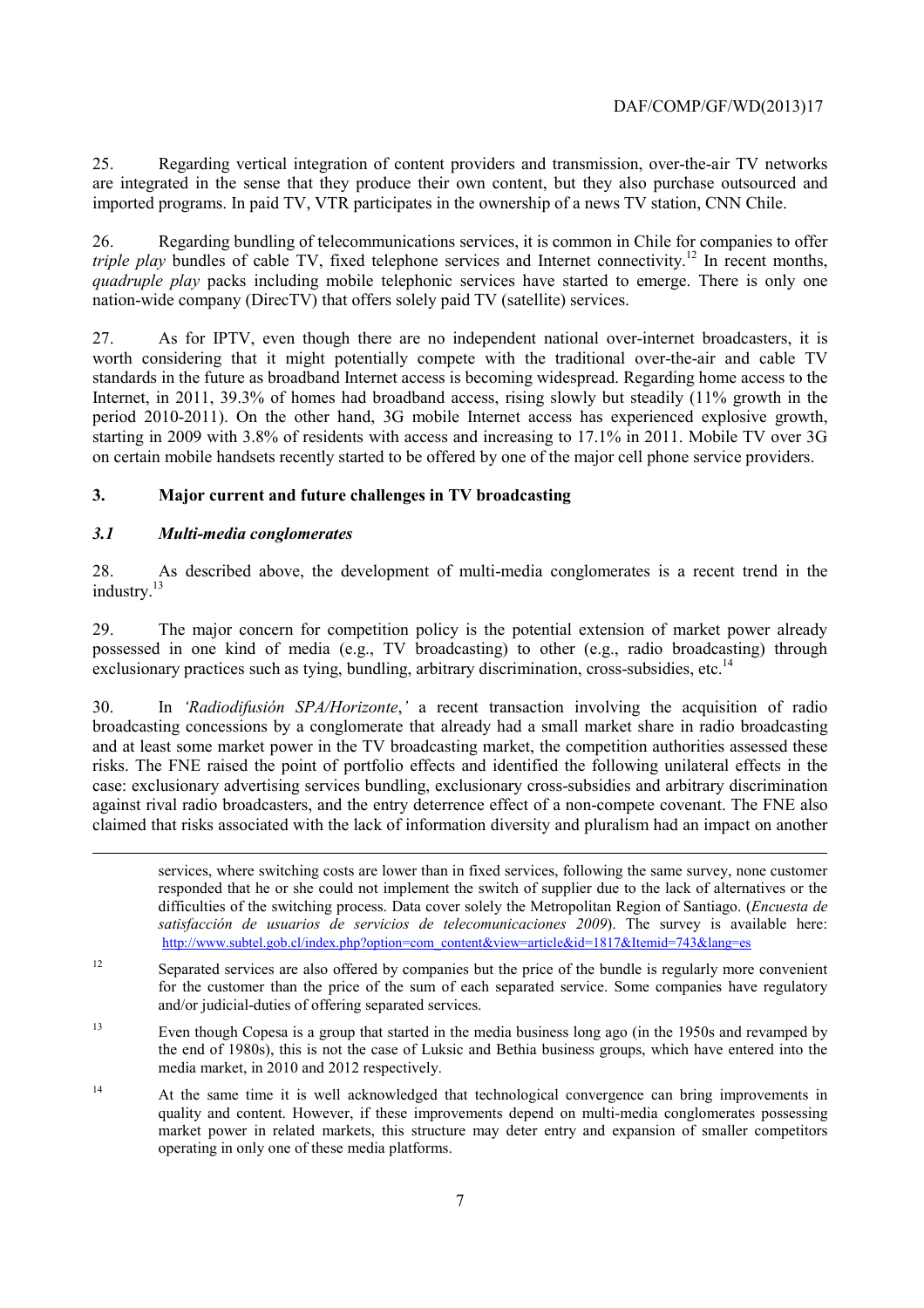relevant competitive variable: service quality and variety.<sup>15</sup> Undertakings assumed by the companies involved in the case included an explicit prohibition of tying and arbitrary discriminations and conditioned bundling, among others. The *'Radiodifusión SPA/Horizonte'* case is detailed below.

# *3.2 Business groups and major advertisers entering into TV broadcasting and media markets*

31. Business groups ranked among the major ten groups in Chile have increased their participation in the media industry. Such ventures are entirely new for some of these groups, which are strong in other industries such as banking, mining, and retail but had never entered before into the media business.

32. This participation of major business groups in the media industry, today comprised for the most part by multi-media conglomerates, may add some concerns regarding the diversity of TV contents to the portfolio risks of conglomerates. Indeed, these groups are major advertisers, and will have an increased power not only to potentially exclude rival advertisers but also to decide whether or not to support specific audiovisual productions or content.

33. The FNE has recently claimed that risks associated with the lack of information diversity and pluralism has an impact on another relevant competitive variable: service quality and variety. However the TDLC has held that competition authorities have no direct role regarding information pluralism and diversity. Nevertheless, the TDLC has also noted that these values may be protected or promoted indirectly by means of defending or promoting economic competition in media industries.

# *3.3 Are caps limiting participation a reasonable answer to these challenges?*

34. Some jurisdictions have adopted regulated solutions fixing caps limiting the participation a business group can reach in media industries. There are no current caps limiting the participation in media industries.

35. In discussions regarding digital TV legislation, the Congress is considering the introduction of some form of limitations or caps to avoid excessive media concentration.<sup>16</sup>

# *3.4 Digital TV and a limited advertisement pie*

36. When digital TV was introduced in Chile in 2009, the first long debate related to the definition of the transmission standard. Once concluded, the Japanese standard as adopted by Brazil (i.e. ISDB-Tb) was adopted for digital TV in Chile. The telecom regulator (SUBTEL) issued a regulation defining the adoption of this standard.

37. Shortly after this technical definition, digital TV legislation was submitted to Congress with the purpose of adopting major definitions and regulating concessions for TV broadcasting. However, the discussion on the project has taken more than three years, and because of the pace of technological progress, there is risk that the contents of the original bill may become obsolete. In any event, the government is actively promoting the development of digital TV, and SUBTEL recently launched a banner on its web site dedicated exclusively to digital TV.<sup>17</sup>

 $15$ 15 FNE's submission in this case is available in Spanish here: http://www.fne.gob.cl/wpcontent/uploads/2012/04/requ\_tdlc\_88\_2012.pdf

<sup>&</sup>lt;sup>16</sup> The bill providing a framework for digital TV has been discussed for more than three years in Congress (Boletín 6190-19).

<sup>17</sup> http://www.tvd.cl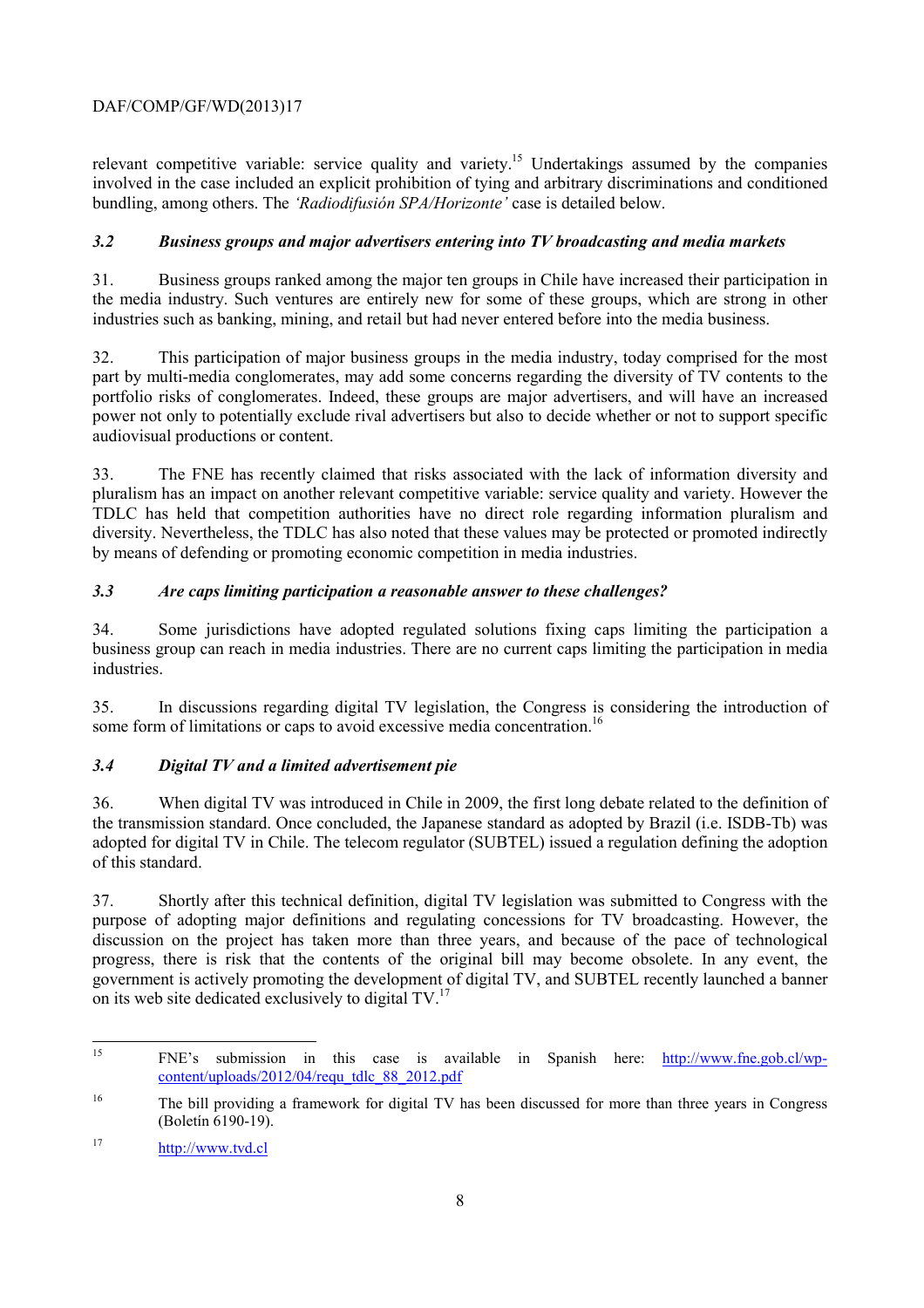38. A practical issue regarding the development of new TV broadcasters (due to digital TV improvements) is that the total amount of TV advertising investments is limited, so it is likely that, in spite of technological developments, the number of broadcasters looking to fund their activities mostly through advertisement will not increase significantly.18

# *3.5 Public funds for production and broadcasting*

39. The TV broadcasting developments described above suggest that the availability of public funds for production and broadcasting may be needed in order to ensure diversity and content quality, particularly in an environment in which TV funding is mostly market/advertisement oriented.<sup>19 20</sup>

# **4. Competition Law enforcement in television and broadcasting markets**

# *4.1 Cartel cases*

40. No cartel cases have directly involved TV broadcasting companies so far. However, a bid rigging case involving tenders for allocating radio broadcasting spectrum, and another bid rigging case involving advertisement agencies and their trade association, may be indirectly linked to TV broadcasting industry. In the first case, the defendants were sanctioned by the TDLC and the ruling upheld by the Supreme Court.<sup>21</sup> The second case is still pending before the TDLC.<sup>22</sup>

# *4.2 Mergers & other Transactions*

41. As mentioned above, according to Media Law, transfers of TV broadcast concessions require a favorable report by the FNE prior to conclusion. Thus, mergers and other transactions in the TV broadcasting market – unlike in other markets – are subject to a mandatory pre-notification procedure before the FNE. If the FNE's report is not favorable, a second stage of review, -a non-adversarial procedure- is initiated before the TDLC in order to decide whether to block or approve the transaction, with or without conditions.

<sup>18</sup> According to Megatime, for 2011 the share of advertisement investments through over-the-air free TV was 67% which has been the highest share since 2008. FNE's submission *supra*, footnote 12.

<sup>&</sup>lt;sup>19</sup> An overview on the funds currently available in Chile for promoting audiovisual productions and TV broadcasting could be obtained in Spanish, here: http://chileaudiovisual.cultura.gob.cl/; and here: http://www.cntv.cl/prontus\_cntv/site/edic/base/port/fondo.html.

<sup>&</sup>lt;sup>20</sup> The bill currently in Congress on digital TV considers additional funds for supporting audiovisual productions and TV broadcasting. Another initiative proposed during the digital TV bill debate which also aimed at protecting TV broadcasting from the risks of an exclusively market/advertisement funding system was the banning of people meter on-line systems. However, this proposal was considered unconstitutional by a 6/4 divided decision of the Constitutional Tribunal on January 9<sup>th</sup>, 2013, Docket No. 2358-12, available here: http://www.tribunalconstitucional.cl/wp/sentencia-del-tribunal-constitucional-recaida-en-elrequerimiento-presentado-por-un-grupo-de-diputados-respecto-de-la-inconstitucionalidad-del-n%c2%b0-9 del-articulo-unico-del-proyecto-de-ley-que-perm

<sup>&</sup>lt;sup>21</sup> Details on this case *(Radios)* were provided in the Annual Reports submitted by Chile to the Competition Committee in October 2011 and October 2012.

 $22$  The e-docket of this case is available here: http://www.tdlc.cl/Portal.Base/Web/VerContenido.aspx?ID=1759&GUID=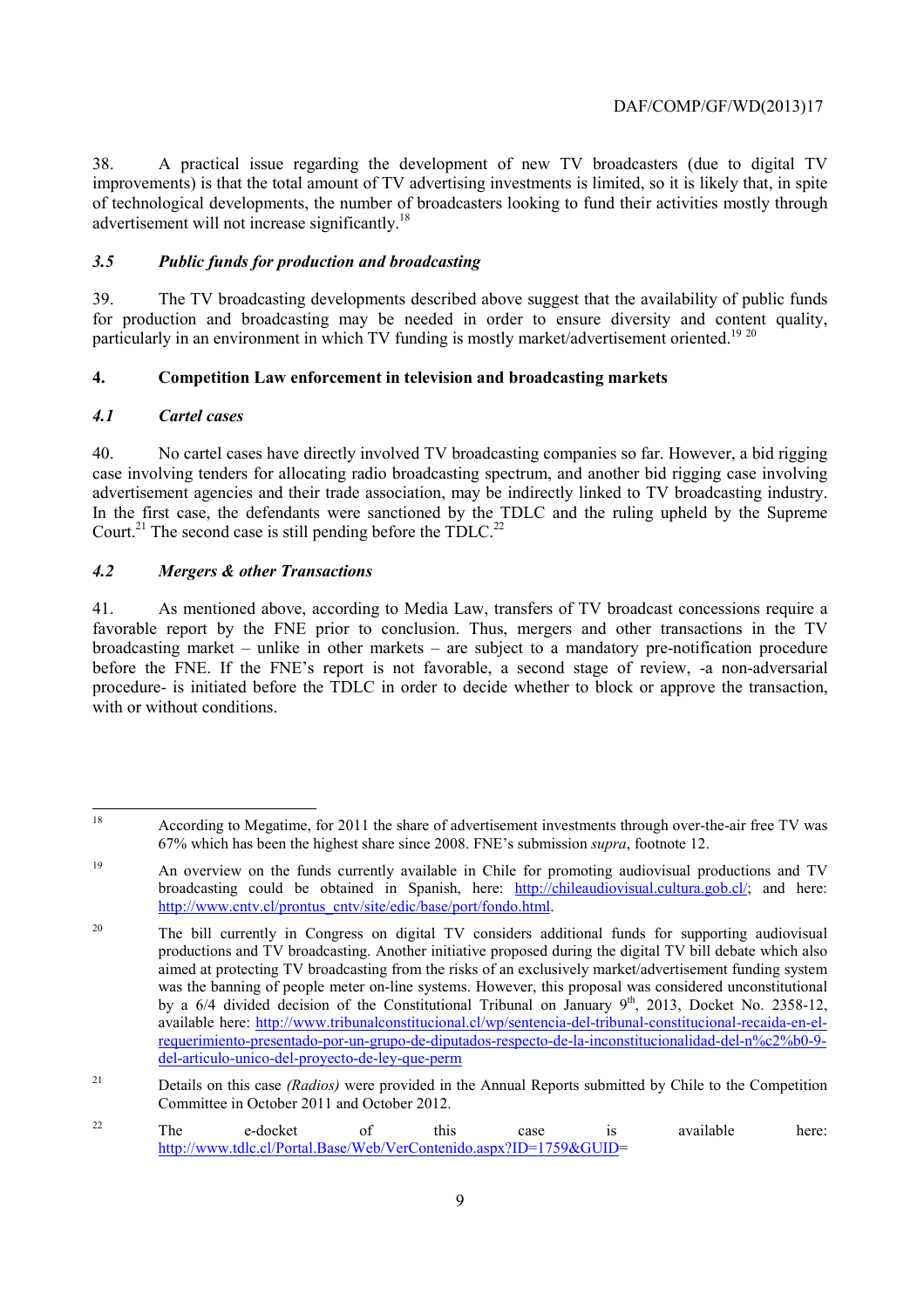42. *VTR/Metropolis***: a merger case in the paid TV market (2004).23** The Competition Tribunal approved a horizontal merger, subject to conditions, between VTR and Metropolis, the two major cable TV operators. In its decision, the TDLC held that this merger could be positive for the national telecommunications market because it would reduce investment costs of providing three services at the same time: broadband Internet, landline telephony, and cable television. Therefore, with the merger, expanded availability of these services to a significant number of homes in Chile would be feasible. The TDLC considered that the enhanced competition in these services, which were essential to the nation's development, would generate benefits that would outweigh the costs of having, for some time, a company with a clear dominant position in the cable TV market. While entry of new firms with diverse technologies was expected in this market, nevertheless, given that the merger would generate high concentration levels in the cable TV service in the short run, the TDLC imposed several conditions on the merged companies. Among others, the TDLC imposed remedies aimed at preventing horizontal integration with other paid TV suppliers,<sup>24</sup> upstream vertical integration with content suppliers, or exclusionary practices against them.<sup>25</sup> The TDLC also imposed remedies directly favoring consumers in the short term, ensuring no price increases or no reductions in quality or number of available channels for three years.

43. **Radiodifusión SPA/Horizonte: conglomerate effects in the media market (2012).<sup>26</sup> The TDLC** decided to authorize the acquisition and rentaby Radiodifusión SpA (related to TV broadcasting company Canal 13) of some of Comunicaciones Horizonte's radio broadcasting concessions, through which the radio stations "Oasis" and "Horizonte" were currently broadcasted. Although the TDLC deemed that the transaction's effects on the radio broadcasting market would be immaterial, it nevertheless identified portfolio competition risks, given the purchaser's significant participation in the TV broadcasting market. Regarding those portfolio risks, some of the mitigation measures recommended by the FNE were regarded as adequate by the TDLC, and were thus accepted by the parties. Those included:

- (a) The prohibition of tying publicity sales in radio and television, and the prohibition of free quoting in their radio stations;
- (b) Regulation of bundling of publicity space in different platforms or media, allowing the acquisition of publicity spaces separately;
- (c) The prohibition of anticompetitive arbitrary discrimination –including crossed subsidies;
- (d) The separation of radio and television businesses in independent companies;
- (e) The reduction of the length of non-compete covenants to two years.<sup>27</sup>

44. Since 2009, the FNE has reviewed other TV broadcast concession transactions in accordance with Article 38 of the Media Act and has reported them as not posing significant risks to competition (and

| 23 | TDLC |  | and Supreme Court decisions on this case                          |  | are | available | here: |
|----|------|--|-------------------------------------------------------------------|--|-----|-----------|-------|
|    |      |  | http://www.tdlc.cl/Portal.Base/Web/VerContenido.aspx?ID=915&GUID= |  |     |           |       |

<sup>&</sup>lt;sup>24</sup> In fact, a remedy related with this was infringed and the FNE prosecuted the violation, which resulted in the TDLC's Ruling 117/2012, the TDLC's Ruling 117/2012, available here: http://www.tdlc.cl/Portal.Base/Web/VerContenido.aspx?ID=2974&GUID=

<sup>25</sup> These were detailed supra in footnote 7.

 $26$  TDLC's decision is available here: http://www.tdlc.cl/Portal.Base/Web/VerContenido.aspx?ID=3894&GUID=

<sup>&</sup>lt;sup>27</sup> TDLC's decision was adopted with the dissent of Judge Domper who was for authorizing the transaction without the mentioned conditions a) and b).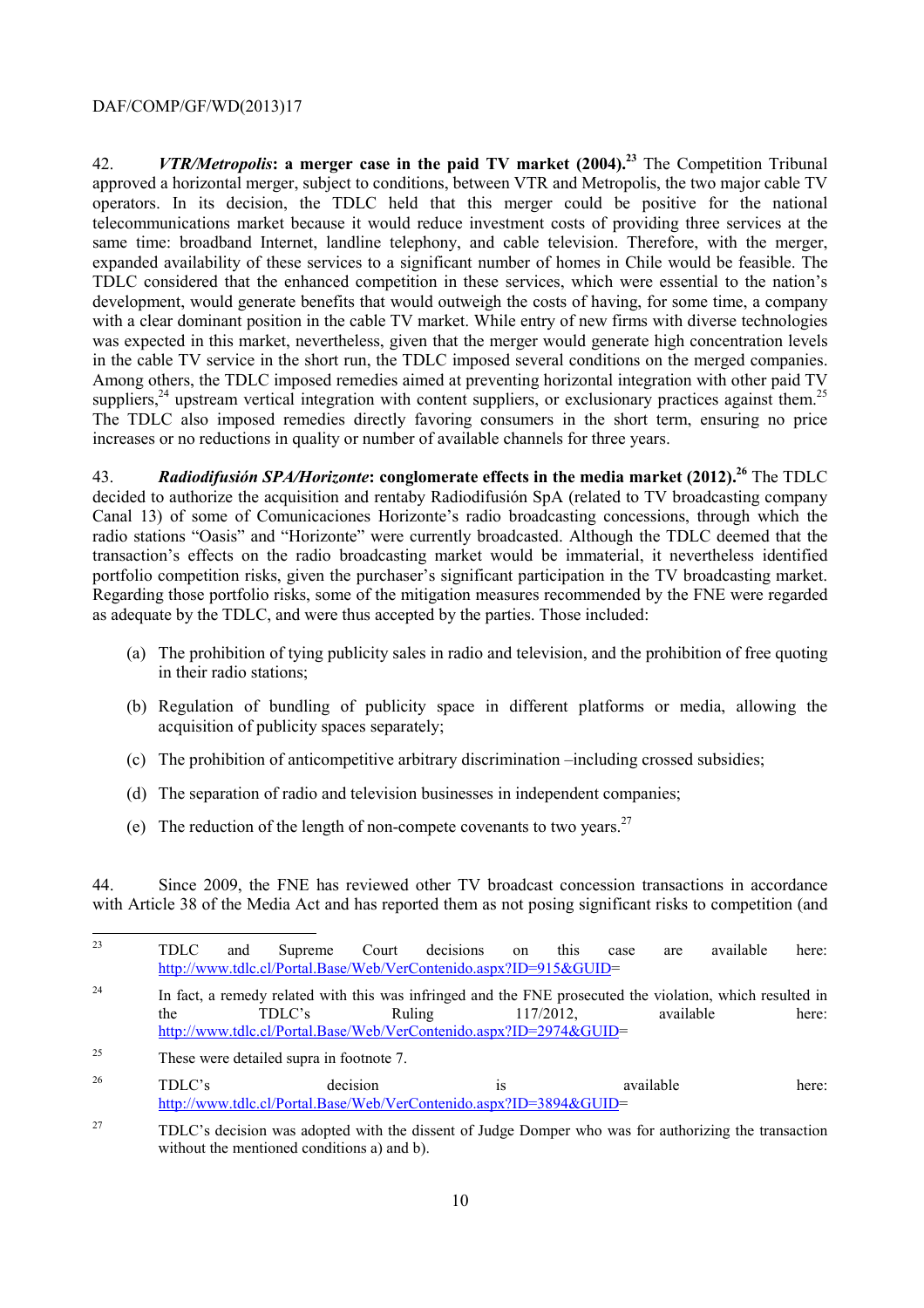hence they were not submitted for additional review by the TDLC). The following transactions are worth mentioning:

- (a) In 2010, the CHV TV and Time Warner Inc./Turner Broadcasting transaction was notified. The FNE concluded that the transaction would not change the market structure. Even though some risks associated with vertical integration (TV broadcasting – audiovisual contents production) were identified, they were considered not significant enough to make a submission before the TDLC; nevertheless, the FNE stated that it will duly monitor that these risks will not turn into actual competitive harms; $28$
- (b) In 2011, the Luksic business group took over (67% of) Canal 13 TV station previously owned by Catholic University which remained holding shares and some rights on management. The FNE concluded that the transaction would neither change the market structure nor affect competition variables. The Luksic business group had no other participation in other media belonging to the same relevant markets considered in the analysis. (over-the-air TV broadcasting and FM radio broadcasting). Nevertheless, considering the competitive dynamics of this sector and, to the extent that the media companies reviewed attain a dominant position, the FNE stated that it will duly monitor business group's advertisement purchases and sales policies, in order to prevent potential anticompetitive conducts against competitors of the Luksic business group; $^{29}$
- (c) In 2012, the retail business group Bethia took over 100% of concessions and other assets of overthe-air TV network Mega, which previously belonged to the business group Claro. The FNE concluded that the transaction would not change the market structure. Even though Bethia participated in AM radio broadcasting and telemarketing channels, it had not participated (overthe-air TV broadcasting and FM radio broadcasting).<sup>30</sup>

45. Additionally, an investigation was initiated by the FNE in 2010 when the controller of multimedia business group Copesa/Saieh acquired 20% of VTR shares, a major cable TV operator. The FNE analyzed the transaction as a conglomerate merger, and considered its competitive effects on different markets such as paid TV channel packages, advertisement through over-the-air-free TV and through paid TV, and the advertisement market by and large. The acquisition was considered insufficient to allow the shareholder to control or competitively influence VTR, and thus the competitive risks were dismissed. Nevertheless, the FNE stated that it will duly monitor the evolution of the aforementioned markets, particularly if Copesa/Saieh group directly or indirectly increases its shareholdings in VTR, in order to timely detect competitive harms and adopt consistent actions.<sup>31</sup>

<sup>28</sup> 28 FNE's Investigations Division report is available, in Spanish, here: http://www.fne.gob.cl/wp $content/unloads/2011/03/ilpr$  0036 2010 01.pdf

<sup>&</sup>lt;sup>29</sup> FNE's Investigations Division report is available, in Spanish, here:  $\frac{http://www.fne.gov(cl/wp-1)}{http://www.fne.gov(cl/wp-1)}$ content/uploads/2011/03/ilpr\_0059\_2010\_01.pdf; the FNE's Resolution on the case is available here: http://www.fne.gob.cl/wp-content/uploads/2011/05/arch\_0002\_2011.pdf

<sup>30</sup> FNE's Investigations Division report February 16, 2012. Docket No. ILP 249-12 FNE

<sup>&</sup>lt;sup>31</sup> FNE's August 9, 12012, Resolution filing the case without further action Investigation Docket No. 1644-10 FNE; available here: http://www.fne.gob.cl/wp-content/uploads/2012/09/arch\_017\_2012.pdf